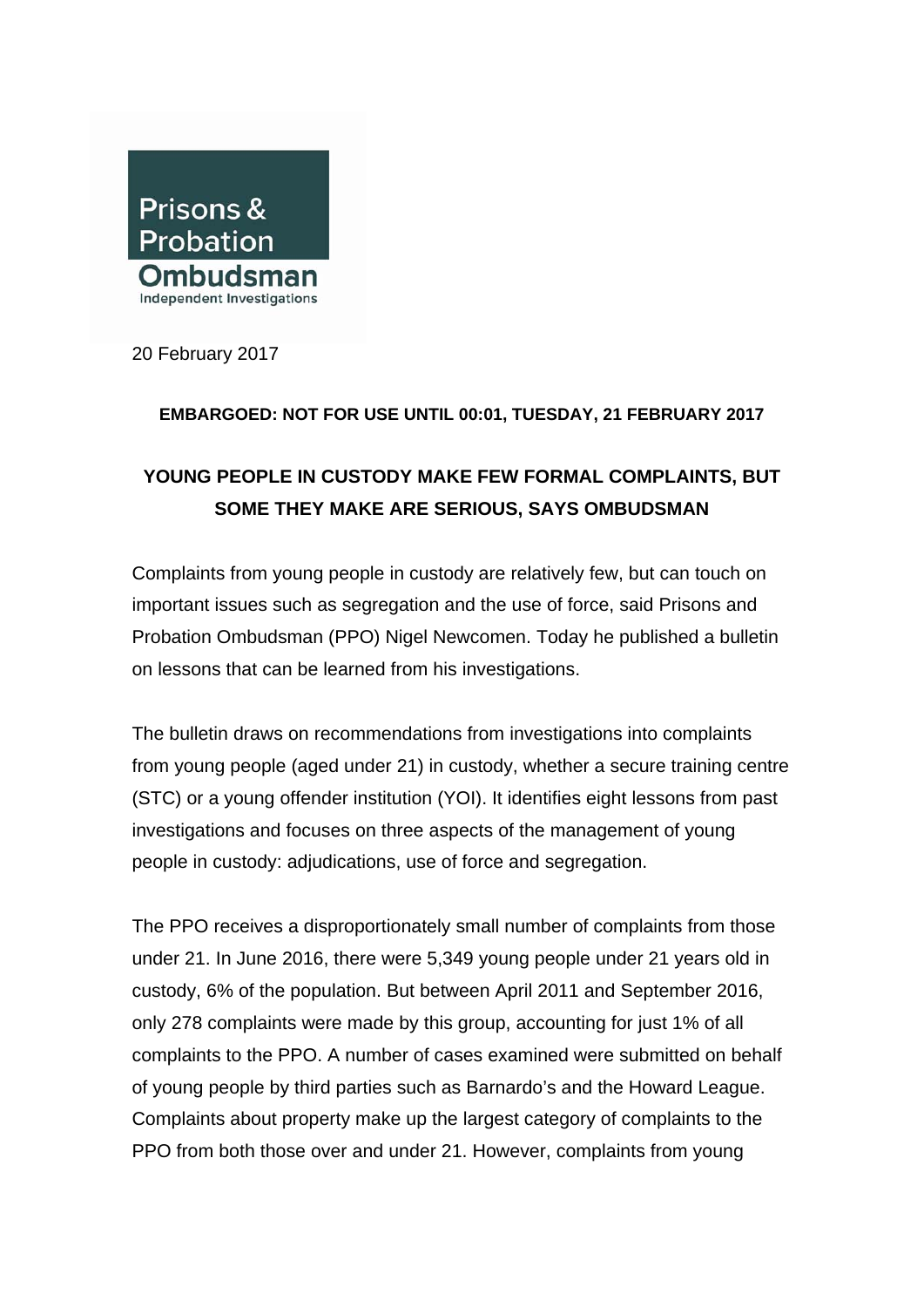people include a higher proportion of complaints about staff behaviour, home detention curfew and adjudications.

Adjudications are the internal disciplinary hearings conducted in YOIs when a young person is charged with breaking the YOI rules. They are essentially designed for adult prisoners and can be confusing and intimidating for young people. If a young person is found guilty at an adjudication hearing, various punishments may be imposed. The PPO considers complaints to ensure the adjudicator followed the proper procedures, conducted a fair hearing and imposed a proportionate punishment. It is important that young people have support if they need it to understand the process and charge against them.

Young people in custody can be extremely challenging to manage. There has been an increase in the number of assaults on staff in young people's establishments and the 18-21 prison population has also seen a rise in recorded violence. The National Offender Management Service (NOMS) developed a new behaviour management and restraint system, Minimising and Managing Physical Restraint (MMPR), which aims to encourage de-escalation and minimise the use of restraint. Use of force on young people must always be a last resort. There are no completely safe restraint methods and even approved techniques can be applied incorrectly. Between April 2011 and October 2016, the PPO upheld seven complaints about the use of force and recommended disciplinary action against staff in two cases.

Staff have to manage occasionally challenging behaviour by young people but sometimes a range of separating and segregating procedures are used, the combined effect of which can be unnecessarily oppressive. Those under 18 may not be segregated as a punishment, but may receive a punishment of removal from unit (RFU). While subject to RFU, the young person must take part in normal compulsory regime activities, including work, education, PE and training with other young people but will be held separately for the remaining time. Adjudicators must ensure that RFU does not become segregation under another name.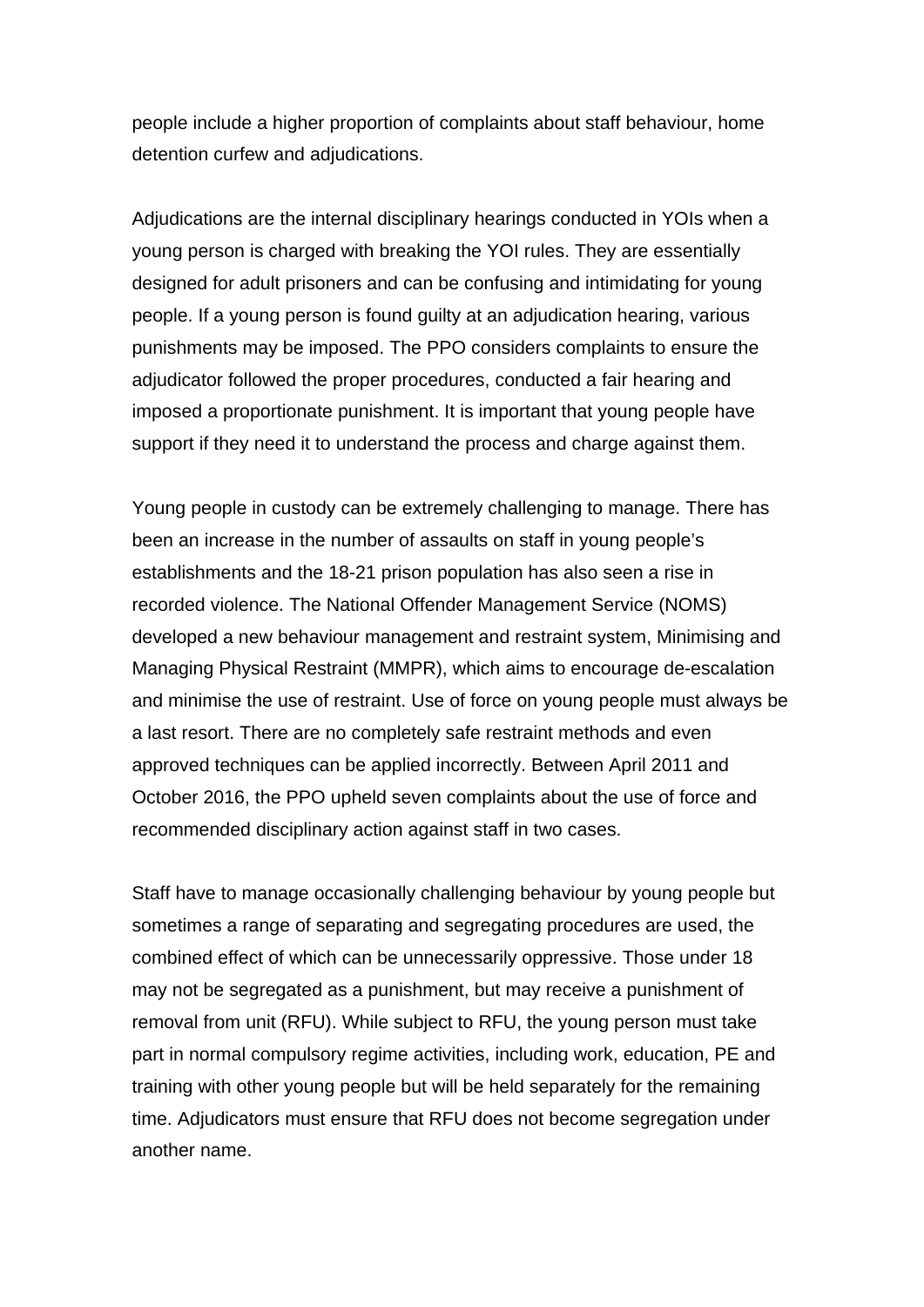The bulletin highlights the following lessons to be learned:

- young people facing an adjudication should be encouraged to seek advice from an advocate, and this should be recorded in the Record of Hearing;
- when force is used, staff must use the correct techniques and camera footage should be used to review incidents and identify concerns;
- where body-worn video cameras are available, they should be used to record spontaneous incidents where force is used;
- any use of force is likely to be distressing for young people and it is essential that a face to face de-brief takes place afterwards;
- local investigations into the use of force should focus on whether it was reasonable, necessary and proportionate;
- the segregation of a young person must always be accompanied by a strategy of intervention to support the young person;
- local policies on segregation, incentives and earned privileges and behaviour management must be clear and consistent; and
- when young people are subject to regime restrictions as a result of challenging behaviour, time out of cell, association, privileges and access to purposeful activities should be recorded in a single document to ensure that young people are not effectively segregated without due process.

## Nigel Newcomen said:

"My office receives a disproportionately small number of complaints from those aged under 21. Despite their small number, complaints from young people include some serious allegations about their treatment. As a result, these investigations have identified some important lessons which, if implemented, could ensure safer and fairer treatment, and the appropriate tailoring of some adult custodial procedures so that they are more suitable for young people."